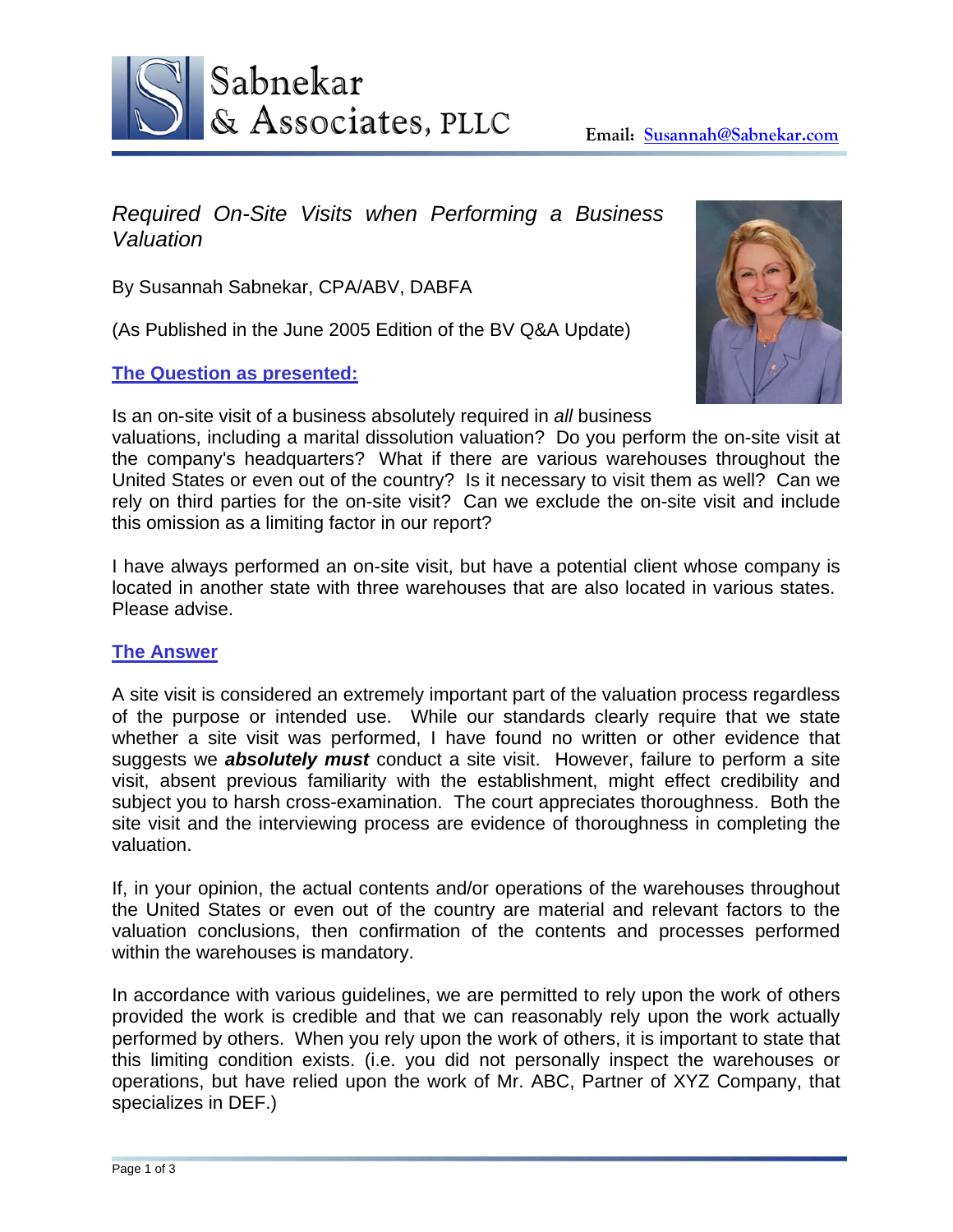

An extremely important part of the typical site visit is the interview of management. The interview of management need not be conducted in person. What we must do is assess the company's performance beyond the numbers. This is typically accomplished by finding the correct employees, management personnel, or officer's that can actually guide us through the process of determining the strengths, weaknesses, opportunities, and threats inherent within the entity. It is these same people that we rely on to confirm or deny the legitimacy of various expenses and allocations set forth on the financial statements.

## **Practice Tip**

We must recognize that a portion of the site visit is simply confirmation of existence, actual location, nature of assets, perhaps quality of assets, and our need to gain an understanding of the processes employed and the manner in which the entity actually operates.

If either time or resources preclude an appraiser from personally making the inspection of an unfamiliar establishment, consider some of the following options:

- Has an audit been conducted? If so, I would interview the auditor in charge of the inventory of the warehouses and processes. I would request that the client and auditor agree to provide me with their workpapers and that I be permitted to interview the audit staff, if necessary.
- Request that your client secure the services of either a reputable appraiser or a reputable local audit firm in the area of each of the facilities. With technology being what it is today, you could establish a list of "things" that you want confirmed by video. (You could also use a digital camera, but I prefer a video if there are operations that should be observed.) You want to see the inventory, you want to see the processes employed, and you want to get a feel for the general location and know if there are nearby competitors. (You can also use the internet to confirm or deny the competition that may exist in the general area.)
- You might also consider searching the various credentialing websites (CVA, ABV, and ASA) for appraisers that are in the client's region(s). Depending upon the contents of the warehouses, the ASA may be an excellent resource for you as their members are not limited to business valuation. There are appraisers specializing in just about everything imaginable, including machinery and equipment, rare art, precious stones and artifacts. If you do not find a person that you personally know, check with people whose judgment you trust for recommendations. You might then provide a list of names to the client of individuals that you believe possess the necessary credentials and skill to accomplish the assignment.